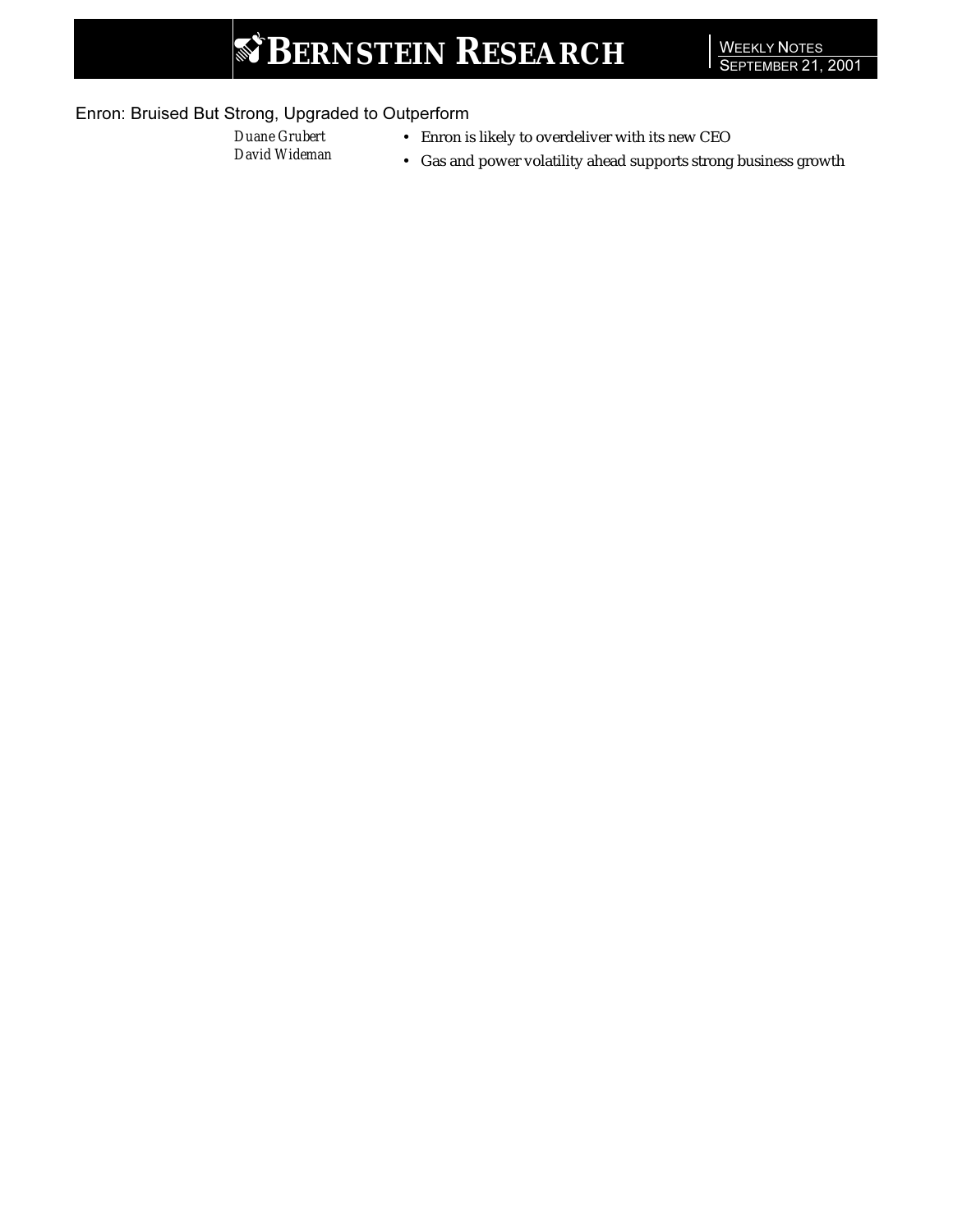*Our rating codes are:*

*O = Outperform M = Market-Perform U = Underperform*

Copyright 2001, Sanford C. Bernstein & Co., LLC, a subsidiary of Alliance Capital Management L.P. 1345 Avenue of the Americas ~ New York, NY 10105 ~  $212/486-5800$ . All rights reserved.

This report is based upon public sources we believe to be reliable, but no representation is made by us that the report is accurate or complete. We do not undertake to advise you of any change in the reported information or in the opinions herein. This report is not an offer to buy or sell any security, and it does not constitute investment, legal or tax advice. The investments referred to herein may not be suitable for you. Investors must make their own investment decisions in consultation with their professional advisors in light of their specific circumstances. The value of investments may fluctuate, and investments that are denominated in foreign currencies may fluctuate in value as a result of exposure to exchange rate movements. Information about past performance of an investment is not necessarily a guide to, indicator of, or assurance of, future performance. Sanford C. Bernstein & Co., LLC, Sanford C. Bernstein Limited, or one or more of its or their officers, directors, members, affiliates or employees may at any time hold, increase or decrease positions in securities of any company mentioned herein. Sanford C. Bernstein & Co., LLC, Sanford C. Bernstein Limited, or its or their affiliates may provide investment management or other services for such companies or employees of such companies or their pension or profit sharing plans, and may give advice to others as to investments in such companies. These entities may effect transactions that are similar to or different from those mentioned herein. *To our readers in the United States:* Sanford C. Bernstein & Co., LLC is distributing this report in the United States and accepts responsibility for its contents. Any U.S. person receiving this report and wishing to effect securities transactions in any security discussed herein should do so only by contacting Sanford C. Bernstein & Co., LLC. To our readers in the United Kingdom: This report has been issued or approved for issue in the United Kingdom by Sanford C. Bernstein Limited, a subsidiary of Alliance Capital Management L.P., regulated by IMRO — 99 Gresham Street, London EC2V 7NG — +44 (0)20-7367-7300. *To our readers in the EEA:* This report is being distributed in the EEA by Sanford C. Bernstein Limited, which is regulated in the United Kingdom by IMRO, and under the Investment Services Directive.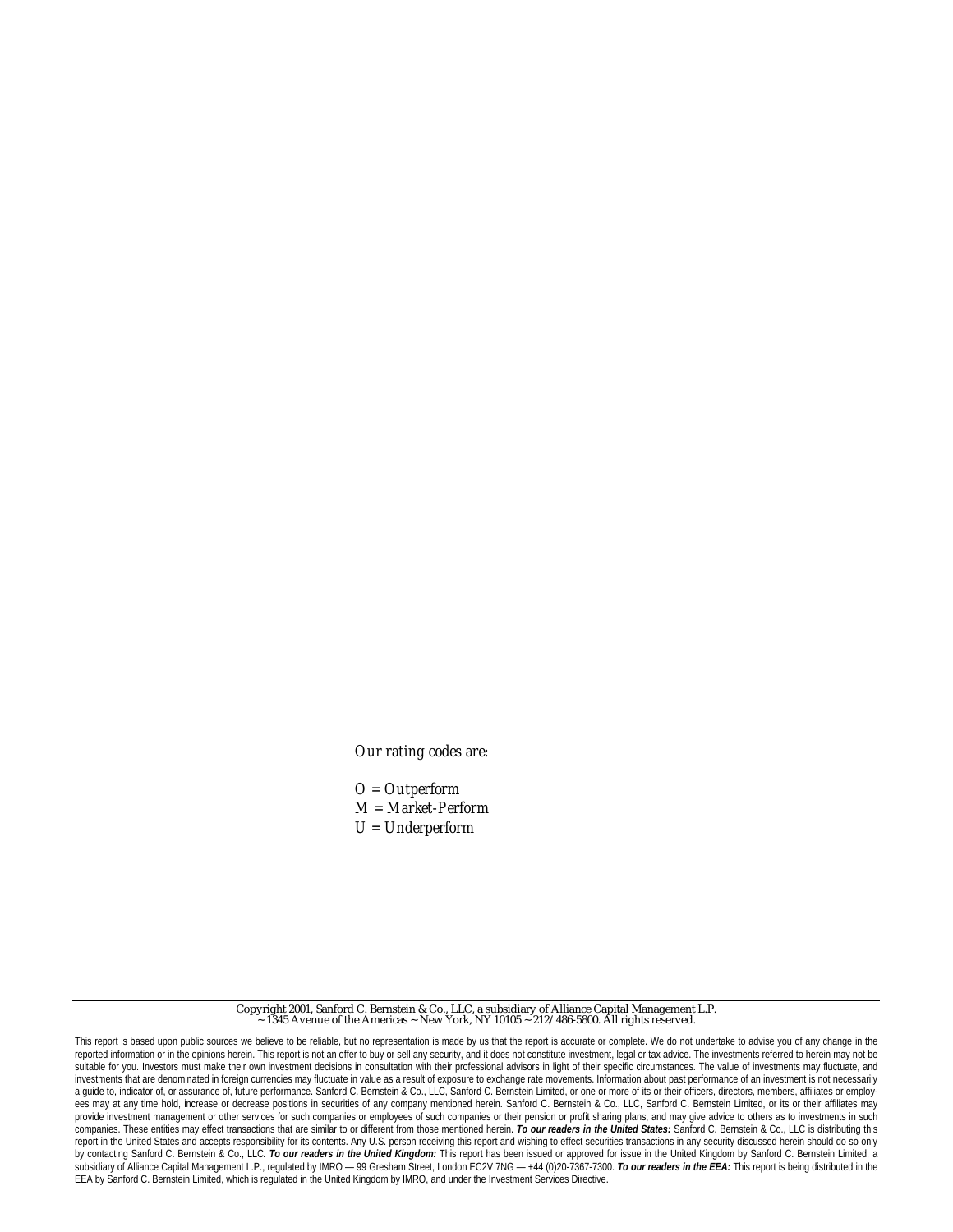## Enron: Bruised But Strong, Upgraded to Outperform

|              |      |                  |                                             |           |                   | EPS    |              | P/E   |       |                  |
|--------------|------|------------------|---------------------------------------------|-----------|-------------------|--------|--------------|-------|-------|------------------|
| <b>Stock</b> | 9/20 | SCB <sup>1</sup> | <b>YTD</b><br>Price Rating Rel. Perf. Range | 52-Week   | 2000              | 2001E  | 2002E        | 2001E | 2002E | Current<br>Yield |
| <b>ENE</b>   | \$28 | O                | (41)%                                       | S26 - S90 | S <sub>1.12</sub> | \$1.80 | <b>S2.40</b> | 15.8x | 11.8x | 1.8%             |

#### **Overview**

*We have upgraded Enron to outperform based on shortand long-term valuations. There is plenty of energymarket volatility ahead to support business growth. New economic uncertainties will grow volatility as well as risk management activity — both positive for Enron.*

*With massive loss of investor confidence, we see focus and discipline, as well as overdelivery on earnings guidance, to \$2.40 (14% above guidance), in 2002.*

*Enron's business model of expandable intermediation in the energy business is sound. The company's share price has overpunished recent problems with legacy assets and now has been doubly punished by the overall market decline.*

*Love it or hate it, Enron is the market leader and, with Chairman and CEO Kenneth Lay back to continue building on the core, will continue to lead.*

*The management brain drain that Enron experienced in recent months will be overcome by the company's culture, which has depth to promote from within. While new internal appointments into the office of the CEO are meeting mixed reviews, we are confident that Kenneth Lay will not leave until a strong transition is possible.*

*Recent attrition and share price weakness have resurrected discussion of a plausible takeover of Enron. The idea that Enron could be rolled into a Shell or a BP is an old one, and we do not think a likely one, as integration of the various cultures would be a fiasco. We expect Enron to remain independent.*

*We were flabbergasted when investors paid \$90 for the shares a year ago but, with a formula rollout of a proven business model ahead, we rate the shares outperform with a 12-month target price of \$42.*

#### **Back Toward Energy Merchant Core**

Enron has gone from trying to be the world's first gas major, to aspiring to be the largest intermediator of all types of commercial transactions, and now is aimed back towards an energy merchant core. This journey has occurred in a short, tumultuous period of growth. Many problems in the past year have hurt the shares, taking them down from an overexuberant \$90 per share to an overly cheap \$30 per share (see Exhibit 1). With business builder Kenneth Lay back in the driver's seat as chairman and CEO, we see a forceful near-term effort to rebuild investor confidence. At \$28, Enron trades at only 13.5 times guided estimated 2002 EPS of \$2.10 and 11.8 times what we expect for the year, as we expect them to exceed expectations.

#### **Forget About Some of the Dreams**

Broadband valuations, a product of excellent hype and guidance from Enron to the analyst community, are not a material near-term part of the story anymore, except in terms of minimizing ongoing spending. The company suggested \$40 per share of broadband NPV, and most analysts went to the beat of the hype. We have never given much credence to share price valuation for broadband or to many of the other ideas before their time that Enron has put forth.

#### **Core Markets Are Where Enron Will Rebuild**

With seasonal volatility of gas prices much higher than in the past and the rebuild of the power infrastructure still in progress, we see plenty of volatility of demand and price, as well as continued fear by producers and end users, allowing Enron to grow its core business platform of energy intermediation. Sure, gas prices are unlikely to command winter weather spikes of \$10 per mmbtu as they did last year. The overall supply and demand balance for gas, however, leads to a durable link of gas prices to oil products pricing. That means di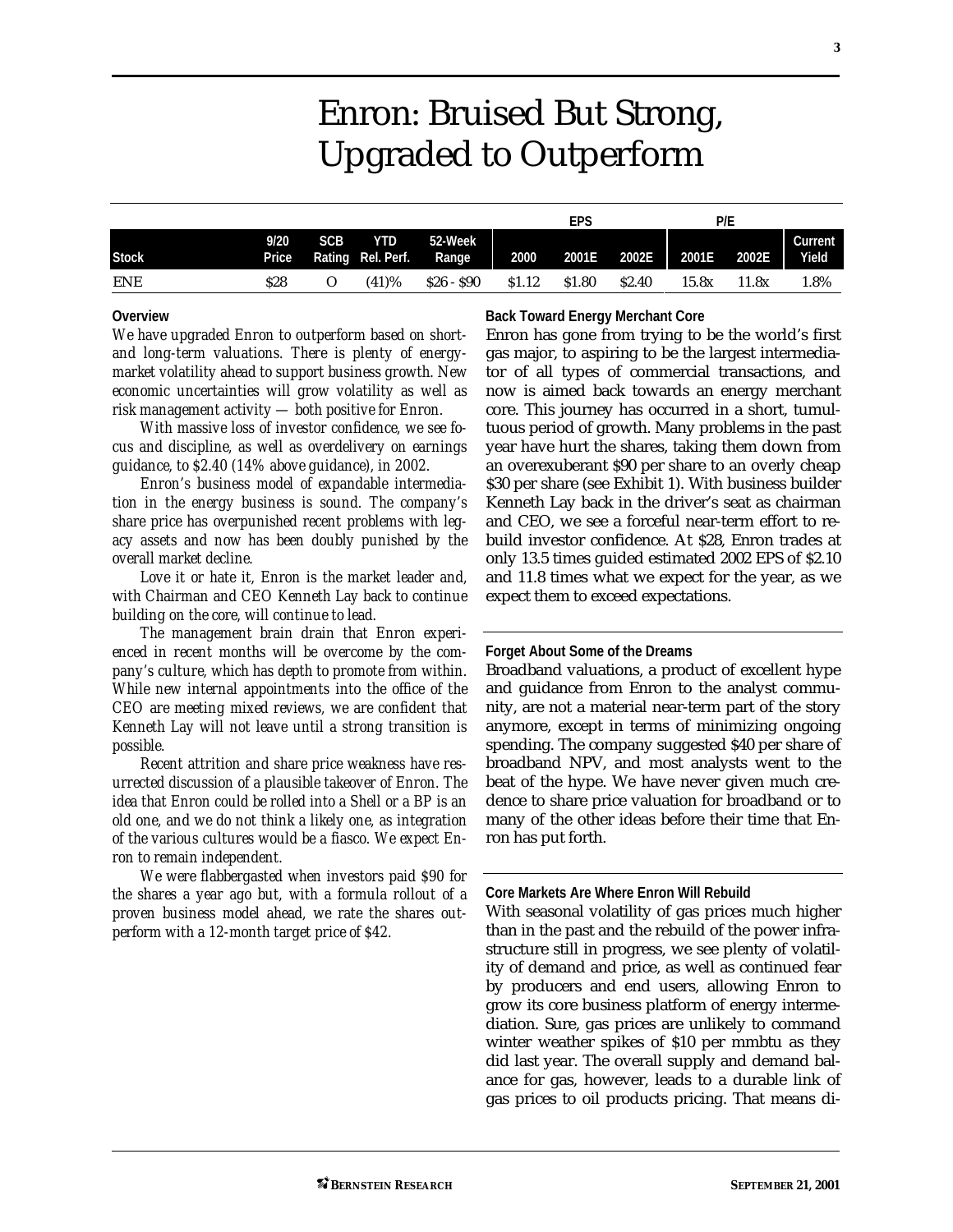rectional support for gas prices at residual fuel oil pricing in the summer, some discounts in the shoulder months, and heating oil support for gas prices in the winter (see Exhibit 2). That creates a price spread of more than \$2 per mmbtu between shoulder months and winter months. Next year may be more on the low side in the event of mild winter weather or inadequate industrial gas demand recovery but, long-term, the pattern will emerge and stay. Our assumption of \$3.75-permmbtu gas pricing in 2002 incorporates a \$2 seasonal price spread.

Independent of the new higher seasonal price swings we see developing, the absolute volatility of power demand (see Exhibit 3) and gas demand (see Exhibit 4) assure a continued market for risk management by Enron. New uncertainties in the broader economy also support increased risk management and likely volatility. This volatility supports growth of Enron's wholesale services segment (see Exhibit 5). Our downside EPS scenario of extreme revenue and margin declines in the wholesale sector still makes Enron look cheap, trading at 11.5 times normalized earnings.

#### **Little Guys Get to Be Scared Too**

We have always liked Enron's retail energy services model. With an end to certainty of low gas and



Source: Corporate reports.



Source: AGA, EIA, Bloomberg L.P. and Bernstein analysis.

electricity prices, a heightened awareness by medium- and large-scale end users of the complexity of energy pricing, and a track record of expertise where Enron defines the market, Enron's retail services sector is a winner. We see the growth of the business continuing, as energy policy continues to be part of the national dialog, and facility managers realize they are amateurs at energy cost risk management. Enron's approach is to take control of a third-party facility to the point of controlling equipment operation and replacement. Enron can guarantee a cost saving to a facility for a fee or for a split of the savings. This business, with real earnings now, is an adjunct to Enron's risk management expertise. We see the opportunity for longlived formula rollout of the concept, both in North America and internationally, with limited downside risk.

Energy services should contribute \$275 million of EBIT in 2002. That is a 7% contribution to total EBIT (see Exhibit 5), holding steady in the growing environment to 2005, and our estimates beyond 2002 could prove to be conservative.

#### **Some Growth Ideas Will Be Abandoned**

We think Enron, in its thrust to do business without physical assets, has burned bridges in two sectors — LNG supply and international power. This is a net benefit for other competitors in the space, like El Paso, but mars the credibility of Western investment in those markets. Enron's growth will be less focused on physical assets in the future, partly because of bad experiences in this space and sometimes as a result of Enron's aggressive approach. Announced asset sales of \$4 billion to \$5 billion are likely to be seriously pursued to emphasize Enron's asset-light philosophy, and as a result of past negatives in dealing with ongoing operations. Our model assumes little asset investment going forward.

![](_page_3_Figure_14.jpeg)

Source: EEI, EIA, DRI and Bernstein estimates.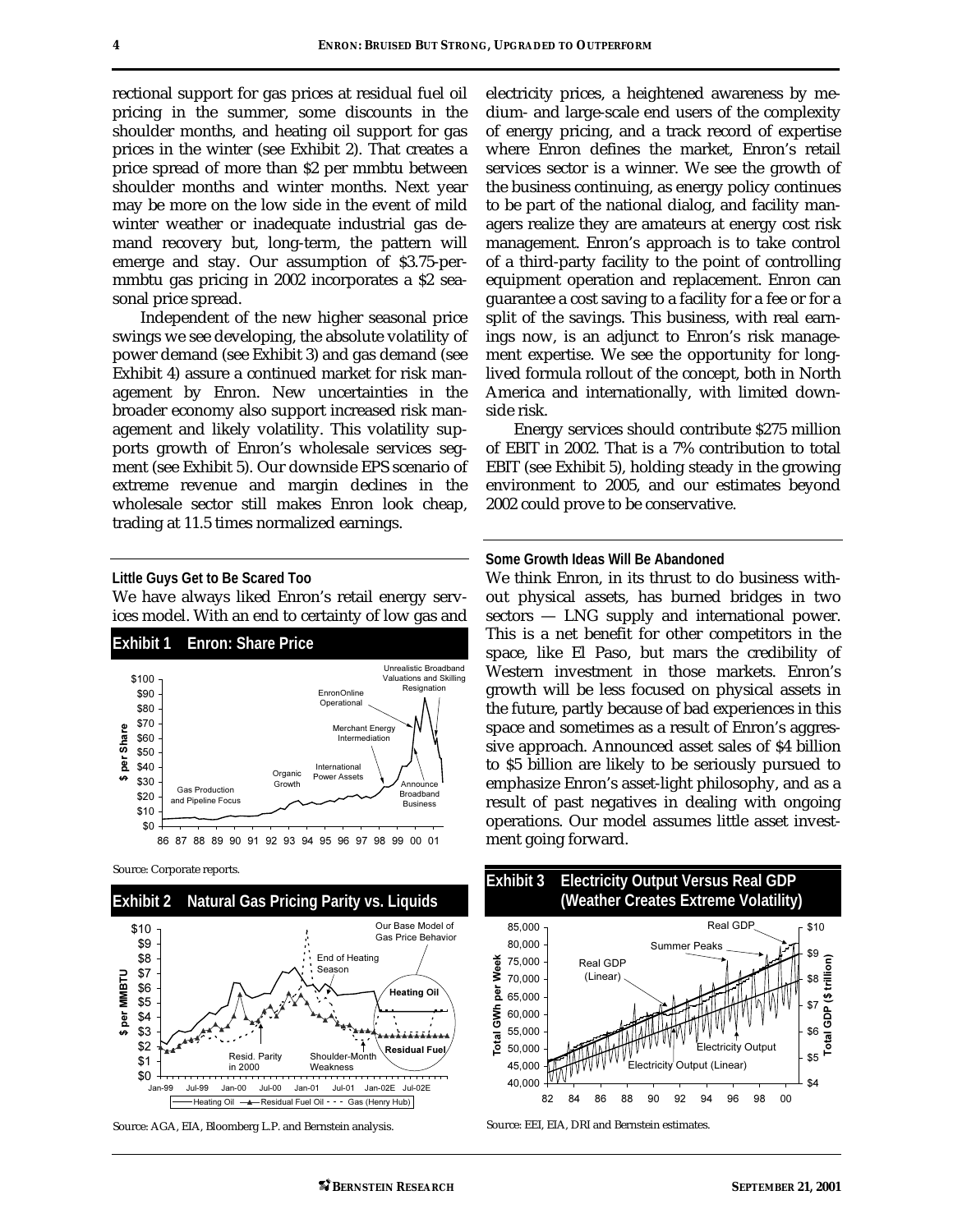![](_page_4_Figure_1.jpeg)

Source: EIA and Bernstein estimates.

#### **At \$30, Does Someone Take Over Enron?**

As Enron crafted the merchant energy space, early speculation, including a prominent article in *The Economist* several years back, was that a Shell or a BP would merge with Enron. The lukewarm results of Shell's Coral unit and the yet-to-behold significance of BP's effort revive this idea. We believe that a merger with Enron would be a disaster due to difficult cultural integration. Integration of upstream, midstream and merchant energy functions along the gas value chain has succeeded where core commercial thinking of pipeline managers has led the way, and has failed where upstream has led the way. Meanwhile, Enron continues to grow its own managers, with an active MBA recruitment effort, as well as a tenacious commercial culture that will survive the recent management brain drain.

As Enron extracted economic rent from the gas marketing part of the chain, many upstream companies, including Shell, Unocal and Texaco, built up business segments to do global trading. None took off to the degree that the pipeline-led efforts of Enron, El Paso and Williams did. We believe that the upstream attempts to break into the effort failed, as those managements were not committed to the idea of energy merchanting and neither had the commercial background of the pipeline business nor supported appropriate trader incentives to have energy merchanting work in a company dominated by upstream investment.

Similarly, as many of the upstreamers ultimately saw the merchanting activity as distracting and cut commitments to the effort, Enron did the same, jettisoning the upstream segment of its model. Our theory is that great merchanting comes from a core pipeline business acumen and that upstream-dominated managements are unwilling to give enough rope to merchanting risk management, which is much different than exploration

![](_page_4_Figure_7.jpeg)

and production risk management. Thus, while bringing a world-class merchant like Enron into a BP or a Shell is a somewhat appealing idea, it would be disruptive and, without a scorched-earth approach to integrating the assets, would likely fail. So we do not assign any value to a takeover of Enron, but it is a small upside if you disagree with us. Enron currently is trading weakly versus the merchant group, particularly on a price-to-book and price-to-cash flow basis. Enron is also trading at a steep discount versus the S&P 500 (see Exhibit 6). We believe in power growth and gas price volatility and, thus, Enron's business model is a way to invest in relatively certain growth in the uncertain macro environment.

#### **Risks**

The departure of CEO Jeff Skilling alters Enron's persona. It also leaves the nagging sense that there is an accounting time bomb waiting for investors. In California, the company has been threatened with contempt charges, and now it is being forced to provide documentation related to California profits during the state's crisis. The company says it is protecting commercially sensitive insight. More logically, the company is taking an approach that recognizes that what is not exposed cannot be subject to potential litigation. With repeated guidance that any problems in California have been reserved for on the receivables side, and that there are no excess profits that the state might be chasing, we are satisfied. Similarly, we see limited reason to discount the company for an accounting time bomb. However, if we are wrong, the company is at risk of both a monetary issue of unknown proportion and a credibility discount with investors. We believe Enron's current low price is an attempt to discount the potential for a negative surprise. If credibility is further hurt, we think there is only room for the shares to erode another 10-15% versus current levels. It is this